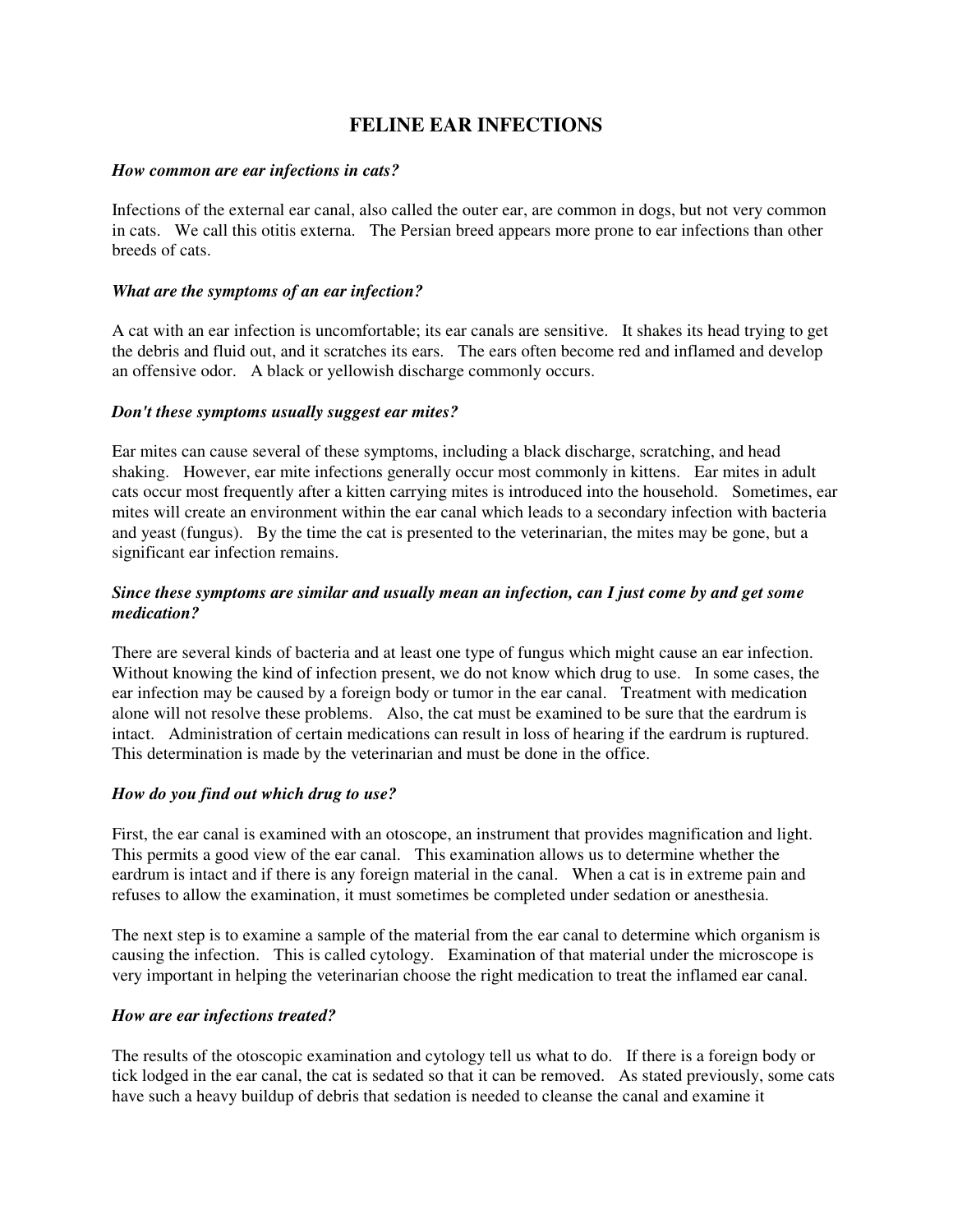completely. Cytologic study of debris from the ear canal dictates which drug to use. Sometimes, it reveals the presence of more than one type of infection (i.e., a bacterium and a fungus, or two kinds of bacteria); this situation usually requires the use of multiple medications.

An important part of the evaluation of the patient is the identification of underlying disease. If underlying disease is found, it must be diagnosed and treated, if at all possible. If this cannot be done, the cat is less likely to have a favorable response to treatment. Also, the cat might respond temporarily, but the infection will relapse at a later time (usually when medication is discontinued).

## *Since ear infections are uncommon in cats, is there something else that must be done?*

Normal cats seem very resistant to ear infections, especially when compared to dogs. Therefore, finding otitis externa in a cat signals us to look for an unusual shape of the ear canal or for something that could affect the cat's immune system. There are two viruses that can cause immune system suppression. Cats with ear infections which cannot be explained should be tested for these two viruses: the feline leukemia virus and the feline immunodeficiency virus (sometimes called the feline AIDS virus). A small amount of blood is needed to test for these viruses. Diabetic cats are also known to have more frequent ear infections than other cats. The diagnosis of diabetes mellitus can be made with a blood and urine sample from the cat.

# *What is the prognosis?*

In the cat, nearly all ear infections that are properly diagnosed and treated can be cured. However, if an underlying cause remains unidentified and untreated, the outcome will be less favorable. A progress check may be needed before the process is completed, but we expect ultimate success. However, the presence of one of the immune suppressing viruses will complicate treatment and will have long term implications on the general health of the cat.

# *My cat's ear canal is nearly closed. Is that a problem?*

Closing of the ear canal occurs when an infection becomes very chronic. There are medications that can shrink the swollen tissues and open the canal in some cats. However, some cases will eventually require surgery.

# *What is the purpose of the surgery?*

The surgery for a closed ear canal is called a lateral ear resection. Its purposes are to remove the vertical part of the ear canal and to remove swollen tissue from the horizontal canal. Removing the vertical canal should be successful, but removal of large amounts of tissue from the horizontal canal is more difficult. In some cases, the ear canal is surgically obliterated. This solves the canal problem, but it leaves the cat deaf on that side.

## *Is there anything I need to know about getting the medication in the ear?*

It is important to get the medication into the horizontal part of the ear canal. This is best done by following these steps:

**a)** Gently pull the ear flap straight up and hold it with one hand.